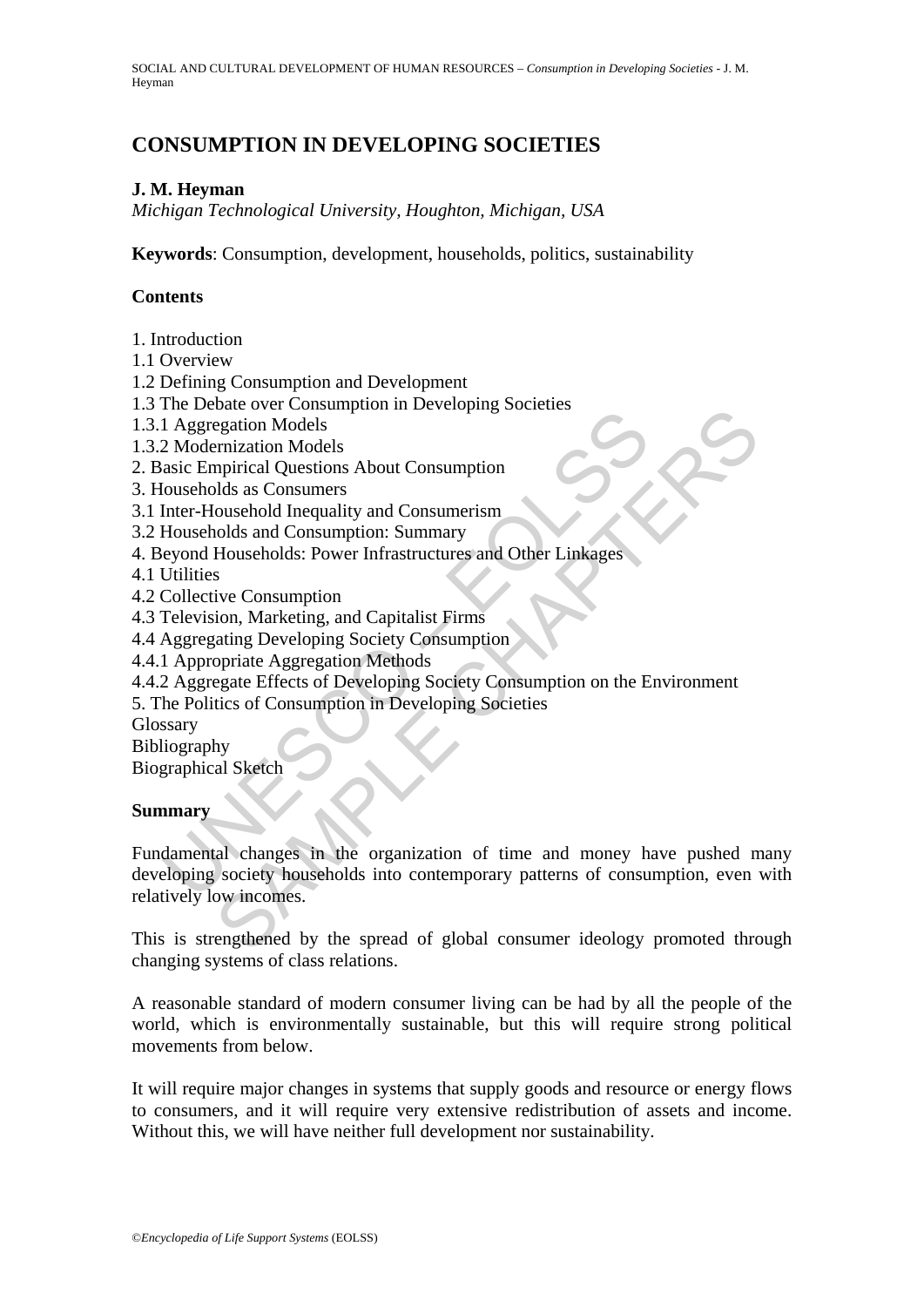# **1. Introduction**

#### **1.1 Overview**

in the examples are piped fresh water, cloused in the supply system<br>at; three examples are piped fresh water, electrical utilities, and<br>vorks. Such supply systems, together with their users, are the f<br>accrig consumption wi Consumption in developing societies presents two issues for sustainable development. On the one hand, developing society households often lack or make considerable sacrifices to obtain material items and resource flows that are vital to their survival and human development. On the other hand, in the aggregate developing society consumption contributes to unsustainable human practices on regional and global scales, although the per person and (in most instances) total impacts are lower than those of overdeveloped societies. Resolving this paradox is fundamental to enduring human life support. To begin, consumers are not possessive individuals but members of households with their consumer goods viewed as cultural equipment for living. In acquiring and using this equipment, households link to supply systems, both human and natural; three examples are piped fresh water, electrical utilities, and national television networks. Such supply systems, together with their users, are the fundamental nexus connecting consumption with environmental impacts. By addressing how consumers obtain environmentally sensitive resources, considerable progress can be made in resolving the paradox of global consumption and development. Inequality on both global and national scales also exacerbates the environmental impacts of consumption. It is suggested that the household-system nexus can best be addressed not by voluntary individual consumer choices (desire, self-denial, etc.) but by systematic political movements in developing societies.

# **1.2 Defining Consumption and Development**

and using this equipment, households link to supply systems, both human<br>ee examples are piped fresh water, electrical utilities, and national televi<br>Such supply systems, together with their users, are the fundamental no<br>co This article considers consumption in developing societies in light of the concept of sustainable development. Consumption has two definitions, which work well in combination. A commonsense definition of consumption is purchases of goods by individuals and households, and more widely, by governments and firms. Starting strictly from a biological and physical systems perspective, however, consumption is far broader: "human and human-induced transformations of material and energy," as Paul Stern writes. In order to focus on a delimited and well-recognized subject, this essay addresses individual, household, and to some extent, organizational consumption, but it will view that topic through the lens of the biophysical processes mentioned in the second definition. Turning now to sustainable development, which is discussed thoughtfully at many places in this encyclopedia, it manifests a contradictory relationship to consumption. On the one hand, consumption transforms materials and energy, often in ways that reduce their future usability. Piped fresh water, its use in sinks, baths, and toilets, and its disposal in sewage systems can, if untreated (and even after primary treatment), degrade its human and natural usability. This kind of observation may make consumption appear to be the enemy of sustainable development. But anyone with a humane concern for people in developing societies recognizes that access to clean water is "development" in a real sense, reducing the incidence of gastrointestinal diseases, while piping it reduces the labor burden on women and children. The point is that adding certain consumer goods and services is vital to development, but that accomplishment is futile if these developmental goods are not sustained in the human–natural system: for example, if people have clean water for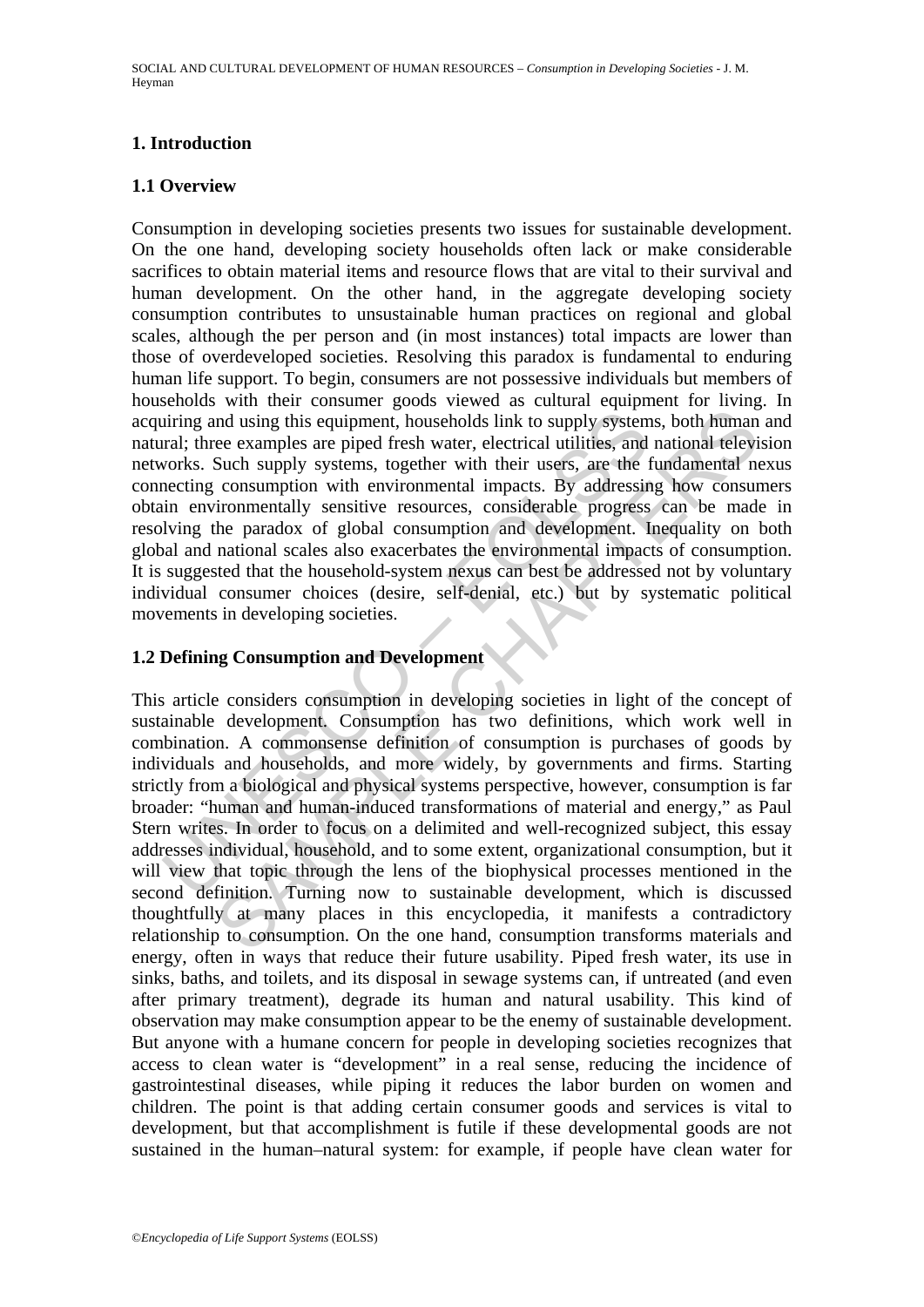twenty years but then the system degrades to the point that they revert to drinking dirty water, with the wealthy consuming bottled water.

#### **1.3 The Debate over Consumption in Developing Societies**

Trommental impact is valid in most cases, and is almost always ta, because people in overdeveloped nations use many more restorestation is the only certain counterexample, while greenhouse gepeculatively projected as in th Indial impact is valid in most cases, and is almost always true for impact<br>that impact is valid in most cases, and is almost always true for impact<br>ause people in overdeveloped nations use many more resources per pers<br>on i One difficulty in writing about consumption in developing societies is the conflict engendered by the contradictory qualities of humanist optimism and ecological caution illustrated in the water example. It must be said at the outset that a strong environmentalist reading of consumption in developing societies is justifiably resented by people who recognize that the biophysical impact of consumption in the overdeveloped countries is greater than the developing ones while the consumers of overdeveloped countries rarely lack for consumer goods essential to their well-being, as the poor of the world often do. (The generalization about internationally disparate environmental impact is valid in most cases, and is almost always true for impact per capita, because people in overdeveloped nations use many more resources per person.) Deforestation is the only certain counterexample, while greenhouse gas production may be speculatively projected as in the future evening out between overdeveloped and developing societies—and for that example, we must consider persistent past contributions as well as new annual production. Furthermore, in the rhetoric of environmentalist worries about population and consumption in developing societies there hides a hypocritical projection of guilt about overconsumption and waste by the globe's rich: a fear that one's own lifestyle, about which one feels ashamed, will be adopted by hordes of poor people. This motivation is unacceptable, but conversely, it is unhelpful to ignore the real environmental impacts of developing society consumption, not least because poor and relatively powerless people are themselves put at risk by effects such as Mexico City air pollution, tropical storms, and coastal inundation caused by climate change. Avoiding the polarizing rhetoric, it is possible to proceed with this topic in an ethical and empirically robust fashion.

### **1.3.1 Aggregation Models**

Inside the fear of expanding global consumption operate simplistic aggregation models of change and mechanistic modernization theories. In aggregation models, a consumer good is distributed at a certain frequency among an asocial set of individuals (usually, the number of people in the nation). Arguments are made about the potential rate of increase in that population's ownership of the good, often mechanistically either by the diffusion of broad-brush consumerism or an increase in incomes, without consideration of specific contexts of acquisition or use. To this is usually added the rate of national population increase. These two "forces" come together in dire scenarios for the world environment when the large numbers of people in developing societies own the polluting item in question (which is already owned at a high frequency in overdeveloped societies). For example, the otherwise thoughtful environmentalist Alan Durning speculates in this fashion about the prospect of the 100 million member Indian middle class purchasing cars.

Aggregation models have their place in a systems approach; we need them to sum up the environmental impact of a given practice. The article later will discuss appropriate aggregation methods. But for improving research and practice it is worthwhile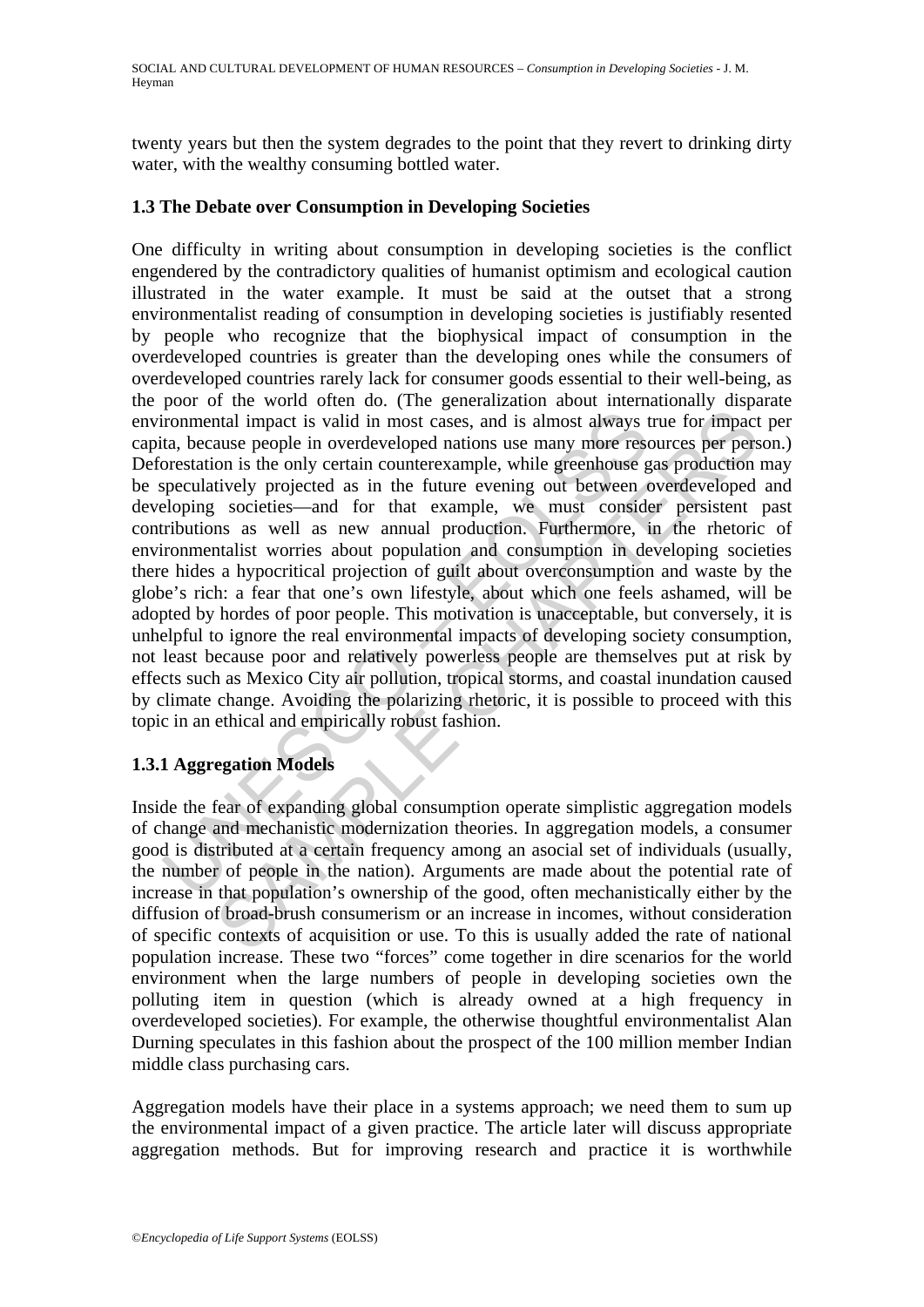reviewing the limitations of aggregation models. By treating a population as a set of individual points, they neglect the multiple levels of analysis that are fundamental to both ecological and social sciences. What consequences does this have? First, it means neglecting social inequalities and patterns that affect the acquisition and use of goods, which in turn "consume" nature differentially. It is worth noting that Durning pinpointed the Indian elite and middle class, not that nation's much larger population of urban and rural poor. Second, individuals may own goods, but their environmental effects often occur through large organizations or markets, such as refrigerator ownership having its environmental impact via electricity use in the form of national utilities that release locally and globally polluting emissions. Third, discussions of aggregates of individuals neglect a fundamental level of analysis, the household, and as a consequence miss critical dynamics that transcend the simple question of rates of ownership. Adopting a household view, for example, some consumption may actually reduce human environmental impact. Reduction in fertility comes from a fundamental household rearrangement: changing from children transferring property to parents to parents transferring property to children, especially by extending the period of education. Education certainly is a consumer good (of a type we will label collective consumption, below), while other property transfers involve consumer items, so that in an economy where children become net consumers rather than net producers, fertility will decrease, an environmentally significant result. The point is that consumption's dynamics must be studied at appropriate levels of analysis, such as households and supply systems, and only then aggregated to regional and global scales of impact.

# **1.3.2 Modernization Models**

ice human environmental impact. Reduction in fertility comes field rearrangement: changing from children transferring property to children, especially by extendication. Education certainly is a consumer good (of a type we nan environmental impact. Reduction in fertility comes from a fundame rearrangement: changing from children transferring property to parent narrangement: changing from children transferring property to parent Education cer Modernization models of consumption are more helpful, but still flawed and deceptive if used uncritically. All modernization theories rest on dichotomous thinking, that there is a traditional state of being and a modern one, and that change means switching from the former to the latter. In the consumption case, modernization involves a transformation from limited desires to unlimited desires. Whereas development theories of the 1950s might have viewed that change as an improvement, increasing national markets, the environmentalist consumer critiques of the 1980s and 1990s see it as dangerous because unlimited desire for goods cannot be sustained by the human adaptation in nature. In conjunction with modernization, there is afloat the notion that consumers in developing societies are increasingly influenced by homogeneous world systems of marketing and possessiveness, epitomized by the spread of Coke and Pepsi. As anthropologists know well, humans are often ambitious and avaricious but culture directs their desires in many ways, toward respect, prestige, ritual performance, as well as to novelty and material possessiveness. How, then, are desires for material goods induced, released, and condoned? What concrete social and historical circumstances encourage consumerist cultures? The deceptive feature of modernization models is that their linear and automatic qualities incline us to neglect these inquiries. Also, both aggregate-of-individuals and modernization models imply the voluntaristic idea that consumers have "flawed desires" that lead to "wrong decisions." As this article will argue, it is important to question carefully the extent to which people in developing societies are constrained into becoming consumers, as much as choosing or desiring that path. Models are most helpful when they reveal rather than hide questions; to open such doors we now turn.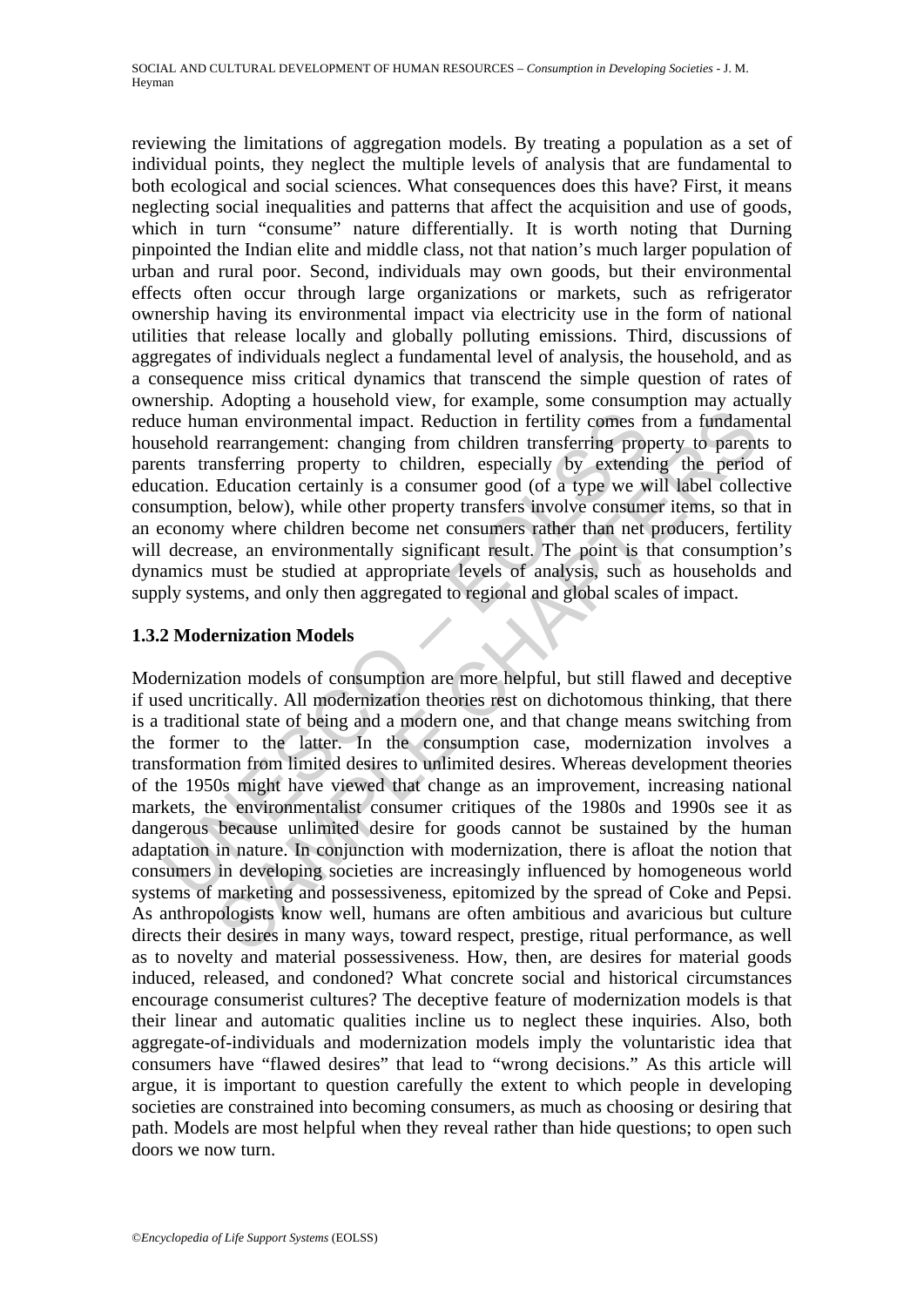#### **2. Basic Empirical Questions About Consumption**

There are few thorough studies of the material possession sets of individuals and households in developing societies. This lacuna presents a rousing call to do relevant scholarship. Ownership-frequency rates used in aggregate models are often based on national census data or impersonal questionnaires, both dubious routes to learn about personal goods. Far better (e.g., more reliable) are field studies requiring the researcher to work in reasonable confidence with people. Robust field-gathered statistics are best, but even a few strong case studies of particular households, if intelligently chosen to represent social groups, would help greatly. Such studies would change the focus from the sheer rate of possession (e.g., percentage with sofas), toward seeing the item in relation to the total set of household or personal material culture, the use of items in daily life, their environmental inputs and outputs, and the relationship of item sets to the family economy. (For the latter topic, it is helpful to view the family consumer economy not just as a single figure, i.e., total income, but as a set of resources, such as labor time, inputs by various members both in cash and non-cash formats, and outputs of many kinds and timescales.) Here I sketch what such field studies might investigate, reflecting on lessons learned in my study of working-class material culture and economy in a Mexican northern border city.

ily economy. (For the latter topic, it is helpful to view the family city as a single figure, i.e., total income, but as a set of resources, tts by various members both in cash and non-cash formats, and is and timescales.) momy. (For the latter topic, it is helpful to view the family consumer economy. (For the latter topic, it is helpful to view the family consumer economions members both in cash and non-cash formats, and outputs of mercalis The researcher initially needs to establish categories of material culture that may be filled in various ways. Let us take the category of food storage and preservation. Such a category might not be filled with a globally recognized "consumer good" such as a refrigerator; it may be filled with a grain storage structure or a specialized dry room. This example suggests that in consumption we study not just purchased "modern" commodities but also regionally crafted/sold and household-made items. These are some useful categories: shelter and other buildings (materials and forms); house heating and cooling; water; solid and sewage waste; lighting and power; storage, sitting, sleeping, eating and working surfaces, and other furniture; weaving and sewing equipment; fabric, clothing, hats, and footwear; cooking devices (e.g., stoves, fires); food and liquid storage devices; cooking and eating utensils; food preservation technology; and food and drink themselves. Let us also list transportation equipment and mechanisms (including animals); house and device repair equipment; art equipment and materials; displayed objects of all types, sacred and secular; and entertainment and communication devices, including writing materials, books, magazines, comics, televisions, radios, movies, cassette tape players, telephones, and computers. Of course, these categories are imperfect, and some relevant ones may well have been overlooked here. The point is that consumption is not just the stereotyped "consumerist" objects that easily leap to mind (e.g., cars, televisions, and clothing styles) but the entire working material of people's lives.

To a robust list of material culture, the scholar may add three other inquiries. The first addresses how each item was made or acquired, and is sensitive to issues such as credit, new/used status, periodic payment or through lump sums, barter, inheritance, individual ownership, etc. The second addresses bodies of knowledge and practice associated with particular material cultures. For example, Eugene Anderson shows how the venerable Chinese art of feng shui, locating houses and other structures relative to compass directions, wind directions, and landscape forms, serves as a practical role in adapting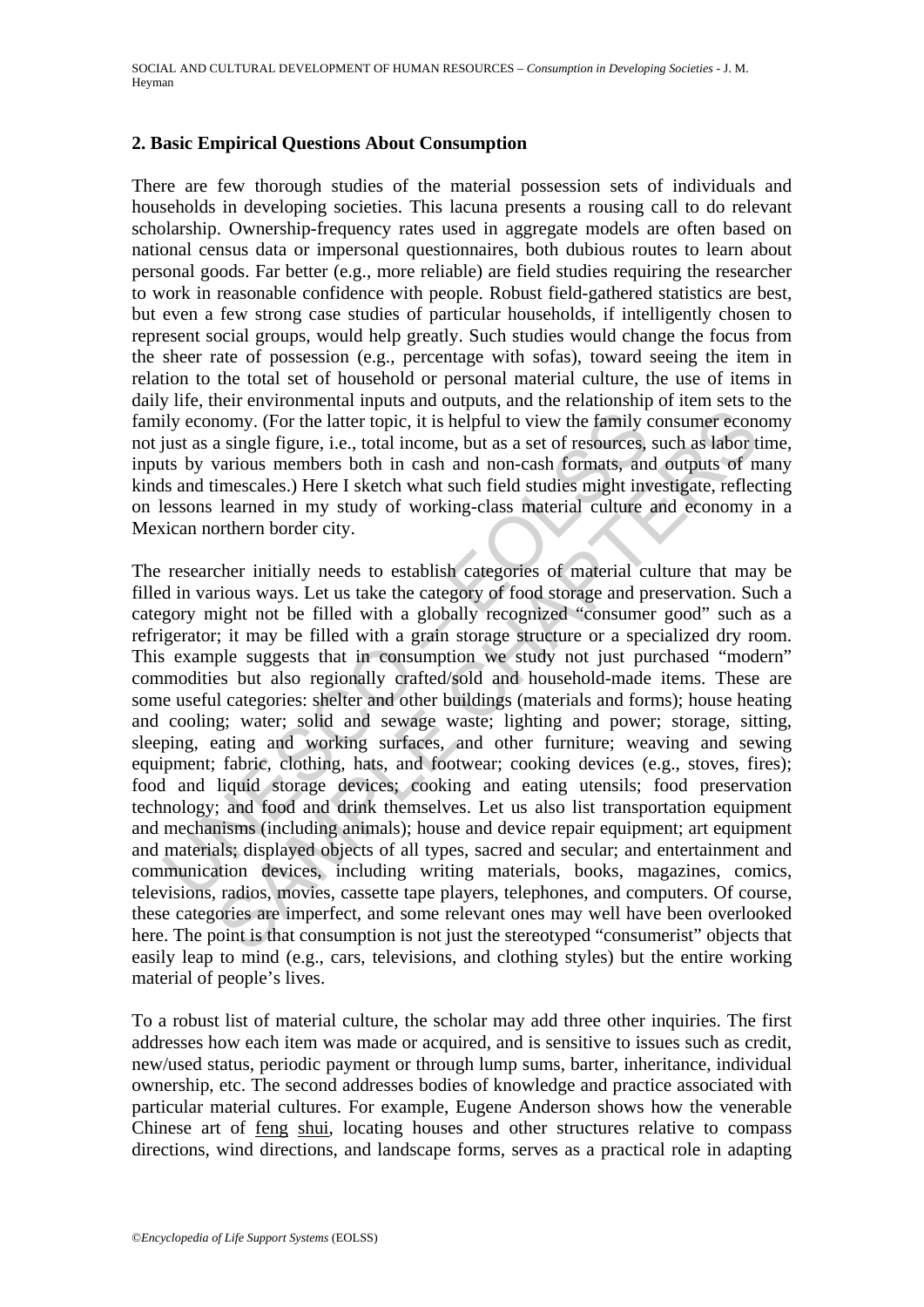construction to the local environment. Relevant to our interests, he also notices the decline of these practices in the midst of contemporary real estate booms. The third links household material culture to the environment in developing society contexts. It is important, however, to master the full range of environmental variables. Obviously, some modern devices use flows of gasoline, natural gas, electricity, and water that in turn can be linked to environmentally sensitive processes and effects. Also, certain older devices use inputs such as firewood. All of these flow-using devices can be studied in terms of their frequency of use and resource (often energy) efficiency. Every good embodies considerable energy of manufacture—in tropical developing societies, a house may consume fifty times more energy in its construction and materials than its annual use and maintenance—and this embodied energy may in turn involve considerable production of greenhouse gases, etc.

Every object embodies material flows also. In this regard, we should study the lifetime of objects and their re-usability or recyclability, in order to connect consumption to mining, wood, and paper production. Finally, some goods require extensive transportation linkages to deliver the items themselves and their inputs of energy and materials, such as the extensive pollution stemming from the global transportation of crude oil.

ry object embodies material flows also. In this regard, we should<br>bijects and their re-usability or recyclability, in order to conne<br>ing, wood, and paper production. Finally, some goods<br>sportation linkages to deliver the i ct embodies material flows also. In this regard, we should study the life and their re-usability or recyclability, in order to connect consumptio cool, and paper production. Finally, some goods require extensive of inclusi It is obvious from the antecedent list that investigators cannot isolate households; they must connect to other levels of analysis. Environmentally relevant choices by the household have impacts (appliance use, waste disposal, energy options) but so do linked supply systems, whose impacts are perhaps greater. This is particularly germane to developing societies where consumer technologies are disparate. Hence, linkage questions such as whether houses are heated by kerosene or wood in turn relate to major differences in environmental impact. Such impacts vary by location—cutting firewood may have more local impacts while burning propane more global ones—and spatial analysis, addressed throughout this encyclopedia, serves as a useful method to connect household to other forms of research.

It is also clear from the list of basic empirical questions that stereotyped environmentalist concerns must be subject to rigorous research tests, with important benefits in avoiding the denigration of consumers in developing countries. For example, many working-class Mexicans purchase used appliances and at much lower rates used cars (rather than no car at all). These devices are less energetically efficient than new models, and thus add an extra increment over the technical state of the art to global warming; also, they may worsen local smog. However, the manufacture of new consumer durables requires considerable additional energy and materials consumption while used goods simply extend the lifetime of some past acts of manufacture, thus improving materials and energetic efficiency. The relative balance of environmental impacts from these two considerations (operating efficiency; manufacturing effects) cannot be predicted in advance and involves factors such as lifetime and size of operating efficiency improvement. Used furniture—common among Mexicans—almost certainly benefits the environment, whereas used refrigerators that draw electricity from the power grid are a more uncertain proposition. In summary, consumption is a rich field of inquiry whose central nexus is the patterned activity of households and linked systems of provision.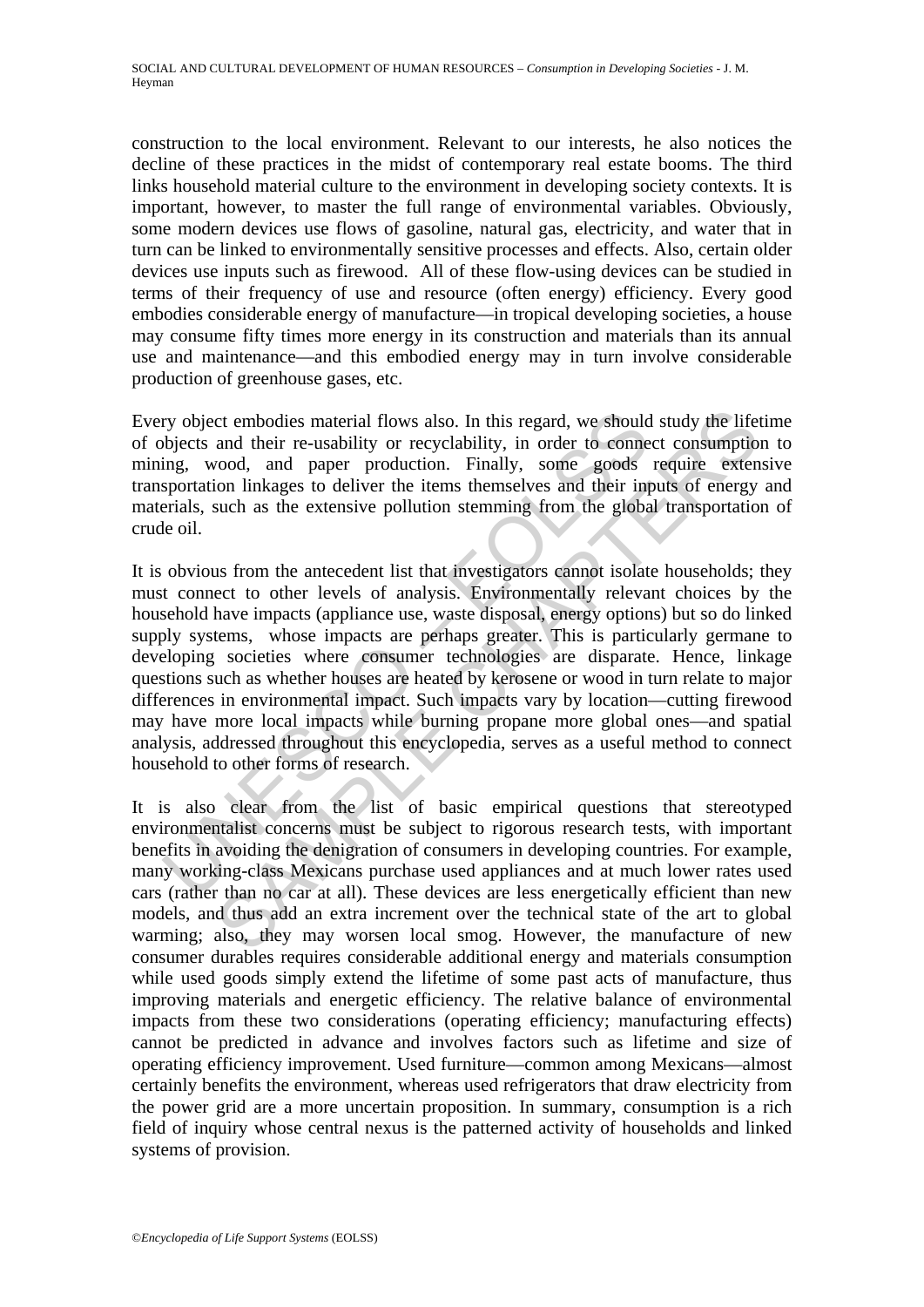- -
- -
- TO ACCESS ALL THE **21 PAGES** OF THIS CHAPTER, Visi[t: http://www.eolss.net/Eolss-sampleAllChapter.aspx](https://www.eolss.net/ebooklib/sc_cart.aspx?File=E1-11-07-04)

#### **Bibliography**

Anderson E. N. (1996). *Ecologies of the Heart: Emotion, Belief, and the Environment*. Oxford: Oxford University Press. [Source of the *feng shui* example and an excellent source in general on environmental knowledge embodied in traditional consumption practices.]

and Conversion Treas, isolate or in *Jeng smin* Camping and Convertions of convertional consumption practices.]<br>
The Wheat Trap: Bread and Underdevelocal Charles and Consumption practices.]<br>
The Wheat Trap: Bread and Under Easy Press. [Source to ute *[eng sim* example and a excented in tractical altstrophene in Science in general of Incombine Recent source in general of Beckman B. (1985). The Wheat Trap: Bread and Underdevelopment in Nigeri Andrae G. and Beckman B. (1985). *The Wheat Trap: Bread and Underdevelopment in Nigeria.* London: Zed Books. [A case study of consumption change during oil boom times, with excellent material on marketing and on household pressures.]

Barkin D. and DeWalt B. (1988). Sorghum and the Mexican food crisis. *Latin American Research Review* **23**(3), 30–59. [Meat consumption and inequality in Mexico.]

Carrier J. G. and Heyman J. M. (1997). Consumption and political economy. *Journal of the Royal Anthropological Institute* (N.S.) **3**, 355–373. [A fundamental theory of consumption, social inequality, and household reproduction.]

Castells M. (1983). *The City and the Grassroots: A Cross-Cultural Theory of Urban Social Movements*. Berkeley, CA: University of California Press. [The concept of collective consumption and political movements addressing it.]

Cowan R. S. (1983). *More Work for Mother: The Ironies of Household Technology from the Open Hearth to the Microwave Oven*. New York: Basic Books. [Consumer appliances and women's labor.]

Durning A. (1992). *How Much is Enough?* New York: W. W. Norton. [Three global consumer classes and a sustained environmentalist critique of consumerism.]

Franke R. W. and Chasin B. H. (1994). *Kerala: Radical Reform as Development in an Indian State.* Oakland, CA: Food First Books. [A main source on successful development in the Indian state of Kerala.]

Goldemberg J. (1996). *Energy, Environment, and Development*. London: Earthscan Publications. [A straightforward text on the subject that compiles many recent studies related to consumption.]

Goldemberg J., Johansson T. B., Reddy A. K. N., and Williams R. H. (1988). *Energy for a Sustainable World*. New Delhi: John Wiley Eastern. [The fundamental book on the subject, with extended consideration of developing societies.]

Goodwin, N. R., Ackerman F., and Kiron D. (1997). *The Consumer Society.* Washington, DC: Island Press. [A superb resource—an entire book of summarized writings on consumption, including many references on developing societies not cited here.]

Handwerker W. P. (1986). The modern demographic transition: an analysis of subsistence choices and reproductive consequences. *American Anthropologist* **88**, 400–417. [Household property and fertility rates.]

Heyman J. M. (1990). The emergence of the waged life course on the United States–Mexico border. *American Ethnologist* **17**, 348–359. [Consumption and youth culture.]

Heyman J. M. (1994). The organizational logic of capitalist consumption on the Mexico–United States border. *Research in Economic Anthropology* **15**, 175–238. Greenwich, CT: JAI Press. [Presents detailed field methods, a thorough survey of consumer goods in one developing society location and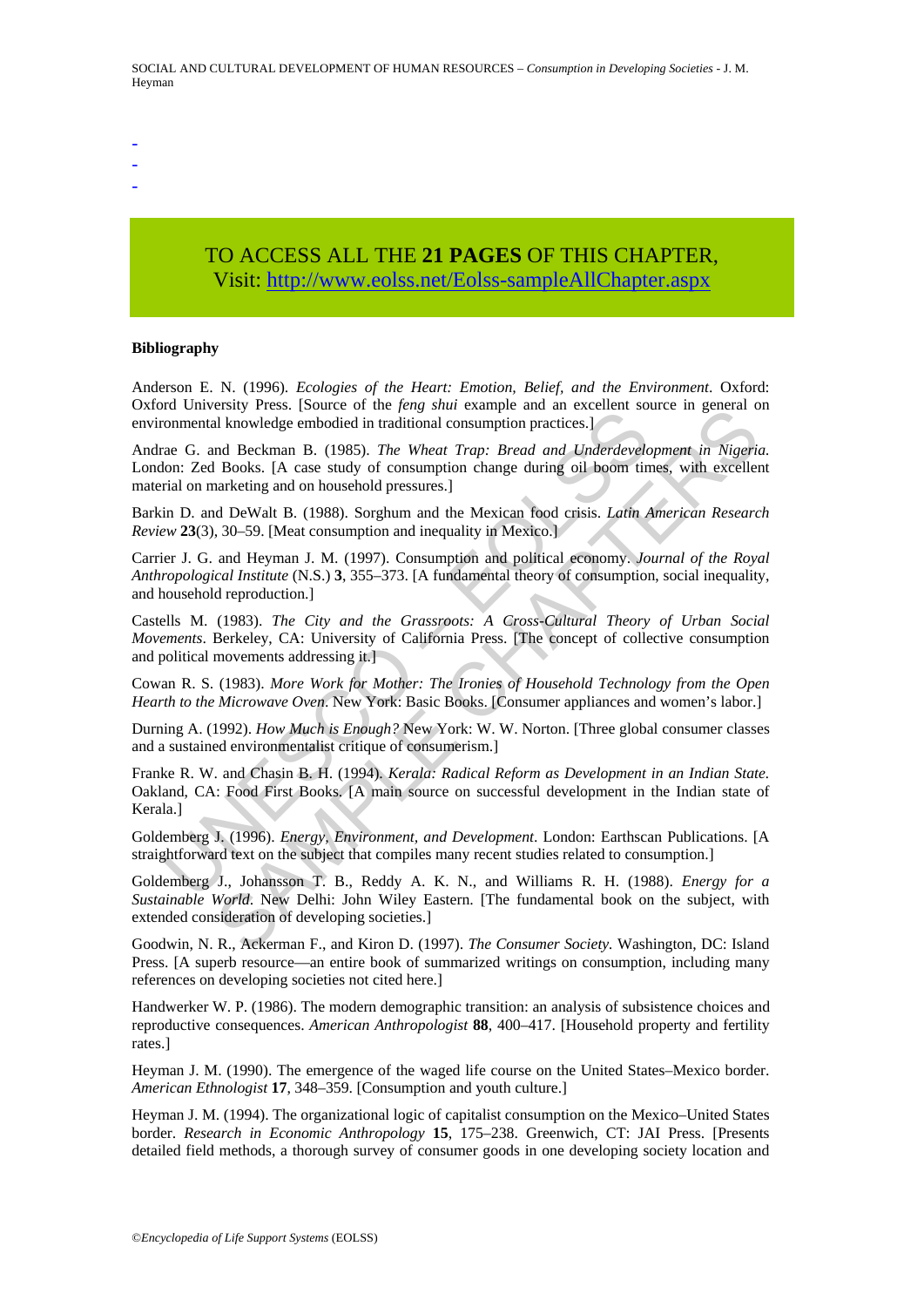connections to natural resources, finances, and marketing, and a model of consumption and household change with environmental and political implications.]

Heyman J. M. (1994). Changes in house construction materials in Border Mexico: four research propositions about commoditization. *Human Organization* **53**, 132–142. [Houses as consumer goods in developing societies.]

Keyfitz N. (1982). Development and the elimination of poverty. *Economic Development and Culture Change* **30**, 649–670. [The notion of a standard package of consumer goods throughout the world and consumer inequality in developing societies.]

Kottak C. P. (1990). *Prime-Time Society: An Anthropological Analysis of Television and Culture*. Belmost, CA: Wadsworth Publishing. [An important field study of television in a developing society, Brazil.]

Kumar R. (1992). Bridging the energy–environment chasm in developing countries: some technological options. *Advanced Technology Assessment System*, Issue 7, *Environmentally Sound Technology for Sustainable Development*, pp. 48–52. New York: United Nations. [Indian household energy consumption and utilities.]

Menzel P. (1994). *Material World: A Global Family Portrait*. San Francisco: Sierra Club Books. [The "standard package" of goods in the family homes of many societies.]

nology for Sustainable Development, pp. 48–52. New York: United Nations.<br>
Every consumption and utilities.]<br>
Every Consumption and utilities and the family Portrait. San Francisco: Sierra<br>
Lead P. (1994). *Material World:* or Sustainable Development, pp. 48-52. New York: United Nations. [Indian househol<br>mption and utilities.]<br>Material World: A Global Family Portrait. San Francisco: Sierra Club Books. [Th<br>kage" of goods in the family homes of Miller D., ed. (1995). *Acknowledging Consumption: A Review of New Studies*. London: Routledge. [A valuable compendium of review essays on consumption studies in different scholarly fields, many of them involving developing societies. Particularly valuable is Miller's introduction, which addresses many of the dismissive stereotypes of consumption and makes considerable progress in conceptualizing consumption politics.]

Miller D. (1997). *Capitalism: An Ethnographic Account*. Oxford: Berg. [A thorough field study of advertising and retailing in Trinidad, together with valuable theoretical arguments about consumption and structural adjustment policies.]

Mintz S. W. (1985). *Sweetness and Power*. New York: Penguin. [An anthropological history of sugar, a major consumer good, with important implications for developing societies.]

Moran E. F. (1993). *Through Amazonian Eyes: The Human Ecology of Amazonian Populations*. Iowa City, IA: University of Iowa Press. [Meat consumption and deforestation.]

Nye D. E. (1998). *Consuming Power: A Social History of American Energies*. Cambridge, MA: MIT Press. [Source of the "power infrastructure" concept and a model study of energy consumption in politics and culture.]

O'Meara M. (1998). How mid-sized cities can avoid strangulation. *World-Watch* **11**(5), 8–15. [Urban structure, transportation, and collective consumption—the Curitiba, Brazil case.]

Orlove B., ed. (1997). *The Allure of the Foreign: Imported Goods in Postcolonial Latin America*. Ann Arbor, MI: University of Michigan Press. [Changing class relations in display and consumer goods importation.]

Parikh J. K., Panda M. K., and Murthy N. S. (1997). Consumption patterns by income groups and carbon-dioxide implications for India: 1990–2010. *International Journal of Global Energy Issues* **9**, 237–255. [Rural–urban and class inequality links to major industries and utilities that are primary sources of carbon dioxide output.]

Sklair L. (1994). The culture-ideology of consumerism in urban China. *Research in Consumer Behavior* 7, 259–292. Greenwich, CT: JAI Press. [Well described by the title.]

Stern P. (1997). Toward a working definition of consumption for environmental research and policy. *Environmentally Significant Consumption: Research Directions* (ed. P. C. Stern, T. Dietz, V. W. Ruttan, R. H. Socolow, and J. L. Sweeney), pp. 12–25. Washington, DC: National Academy Press. [Delineates fundamental definitions and perspectives on consumption; part of a valuable survey book.]